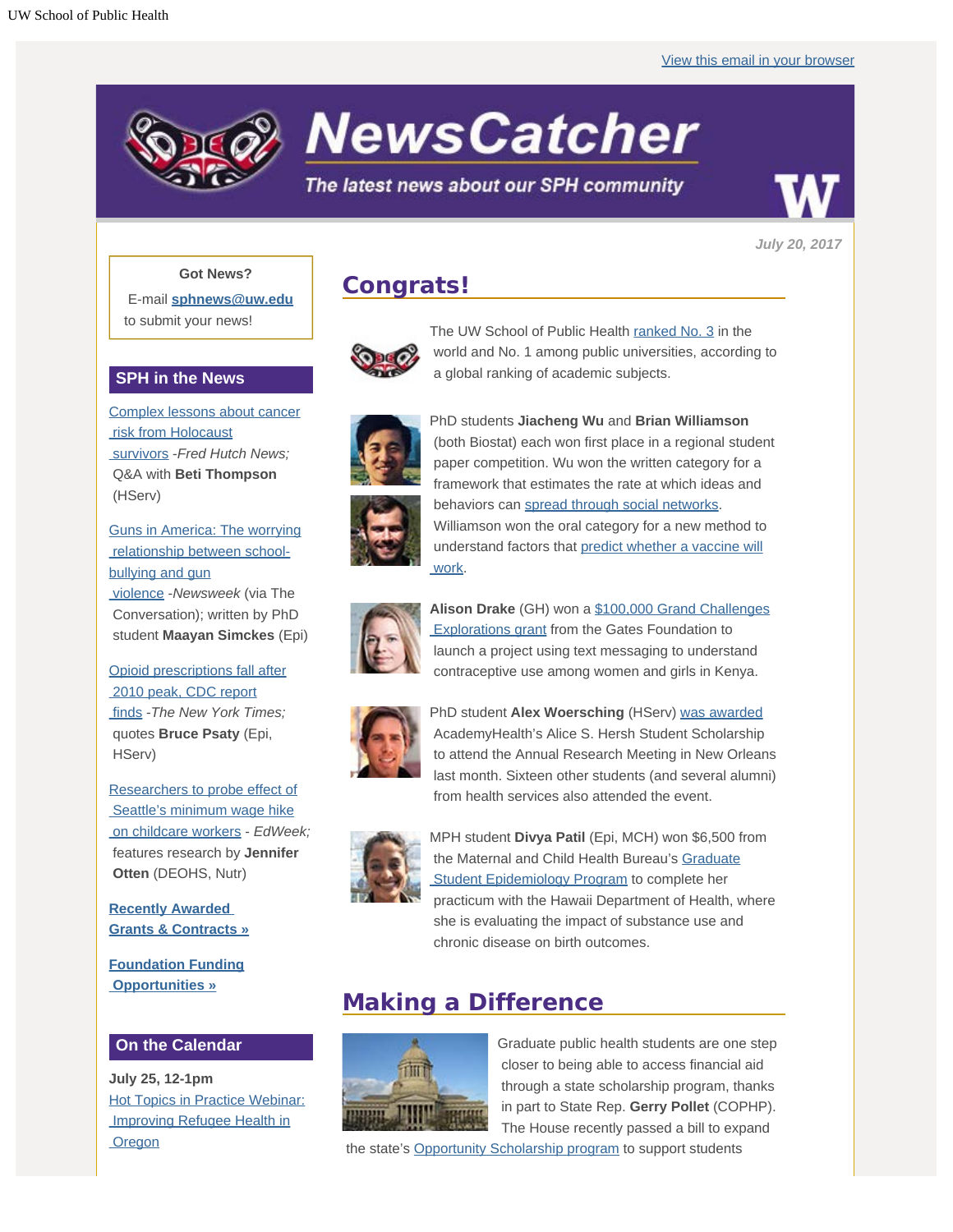**July 27, 3-5pm [Serving Global Populations with](http://engage.washington.edu/site/R?i=ivGdeZx2AefLUsUJBRCqSQ)**  [Raabya Rossenkhan](http://engage.washington.edu/site/R?i=ivGdeZx2AefLUsUJBRCqSQ)

**Sept. 25-27** [Global Burden of Disease 20th](http://engage.washington.edu/site/R?i=3V28iPywk2dcGtZ2gjIseA) **Anniversary Event** 

*We'll keep you busy: take a look at the [SPH Events Calendar](http://engage.washington.edu/site/R?i=ssxhbzwOFLuk6mdlRJGK9w).*

### **Common Book**

The 2017-18 Health Sciences Common Book is *Changing Planet, Changing Health* by the late Dr. Paul R. Epstein and journalist Dan Ferber. Visit the [SPH Common Book website](http://engage.washington.edu/site/R?i=c0dfCqV8LdYED0mbE6OsHQ) for information on how to purchase or borrow the book. [Follow the](http://engage.washington.edu/site/R?i=WbpEIN_TKQ3VngVBaxRLaw)  [Facebook page](http://engage.washington.edu/site/R?i=WbpEIN_TKQ3VngVBaxRLaw) to stay up to date on lectures and seminars.

#### **Jobs**

[SPH job listings page](http://engage.washington.edu/site/R?i=hzbLteg3vu1LwzUJuV3goA) for national and local public health jobs and opportunities.

[NewsCatcher Archive](http://engage.washington.edu/site/R?i=9akhkiGEWcZqbkAazd_xaw)



 seeking advanced degrees in health professions, if they commit to working with vulnerable populations. Motivated by students he met at SPH, Pollet urged the bill's sponsors to include public health. "There is widespread legislative recognition of health professional shortages in underserved communities due to lower compensation, geographic location and high student loan debt," Pollet said, but the need for public health professionals is often overlooked. The scholarship program currently supports undergraduate students from low- and middle-income households. [The bill is in](http://engage.washington.edu/site/R?i=L8bjDuKiX8Sz5-u2ITVdDw) the Senate.

## **Around the Water Cooler**



**Stephen Schwartz** (Epi) will serve as interim chair of the Department of Epidemiology, effective Aug. 1, until a permanent chair is hired. **Victoria Holt** (Epi) completes her tenure as chair at the end of July.



Consultants from ORS Impact [shared a final report](http://engage.washington.edu/site/R?i=z2Bi1zOTcdim4rnZpR3LTg) with key findings and recommendations for addressing race, equity and inclusion in the School.



The [Pacific Northwest Agricultural Safety and Health](http://engage.washington.edu/site/R?i=4QpuPbSWzyEZF2AdIuw8Eg)  [Center](http://engage.washington.edu/site/R?i=4QpuPbSWzyEZF2AdIuw8Eg) (DEOHS) announced recent additions to the team: **Vanessa Galavíz** (director of engagement and education; pictured), **Jennifer Grasso** (outreach and education specialist), **Dennise Drury** (program coordinator) and **Sarah Fish** (graphic designer). **Jose Carmona** was promoted to research coordinator.



**Scott Barnhart** (GH) moderated a town hall on health care earlier this month with US Rep. **Pramila Jayapal**. [Barnhart noted](http://engage.washington.edu/site/R?i=7TOXo-eizqF2p_kcEtJnYw) how critical the ACA has been in expanding health insurance to millions of Americans.



From community doulas to baby-friendly hospitals and Alaska's first lactation pod, stories [featured in the latest](http://engage.washington.edu/site/R?i=Ay0b3UNdk_Vqz7yeel3VQQ)  [issue](http://engage.washington.edu/site/R?i=Ay0b3UNdk_Vqz7yeel3VQQ) of the Maternal & Child Health Northwest Bulletin explore barriers to breastfeeding.

# **Featured by the ASPPH**

[Maternal lifestyle behaviors impact risk of gestational diabetes and](http://engage.washington.edu/site/R?i=q2hsLg0C7xlaoUp0dNsTHQ)  [child obesity](http://engage.washington.edu/site/R?i=q2hsLg0C7xlaoUp0dNsTHQ);

**Sylvia Badon** (PhD '17 Epi, MCH), **Daniel Enquobahrie** (Epi, MCH)

[Legal fireworks are likely the most dangerous kinds;](http://engage.washington.edu/site/R?i=BQWfataGZxQLU8BxA1gQiw) **Ali Rowhani-Rahbar** (Epi), **Alex Quistberg** (MPH '10, PhD '12 Epi)

[Summer of public health reading recommendations;](http://engage.washington.edu/site/R?i=4VrGKO587k9DmnKOnvv8Vw) **Joel Kaufman** (OD, DEOHS, Epi)

E-mail **[sphnews@uw.edu](mailto:sphnews@uw.edu)** to submit your news!